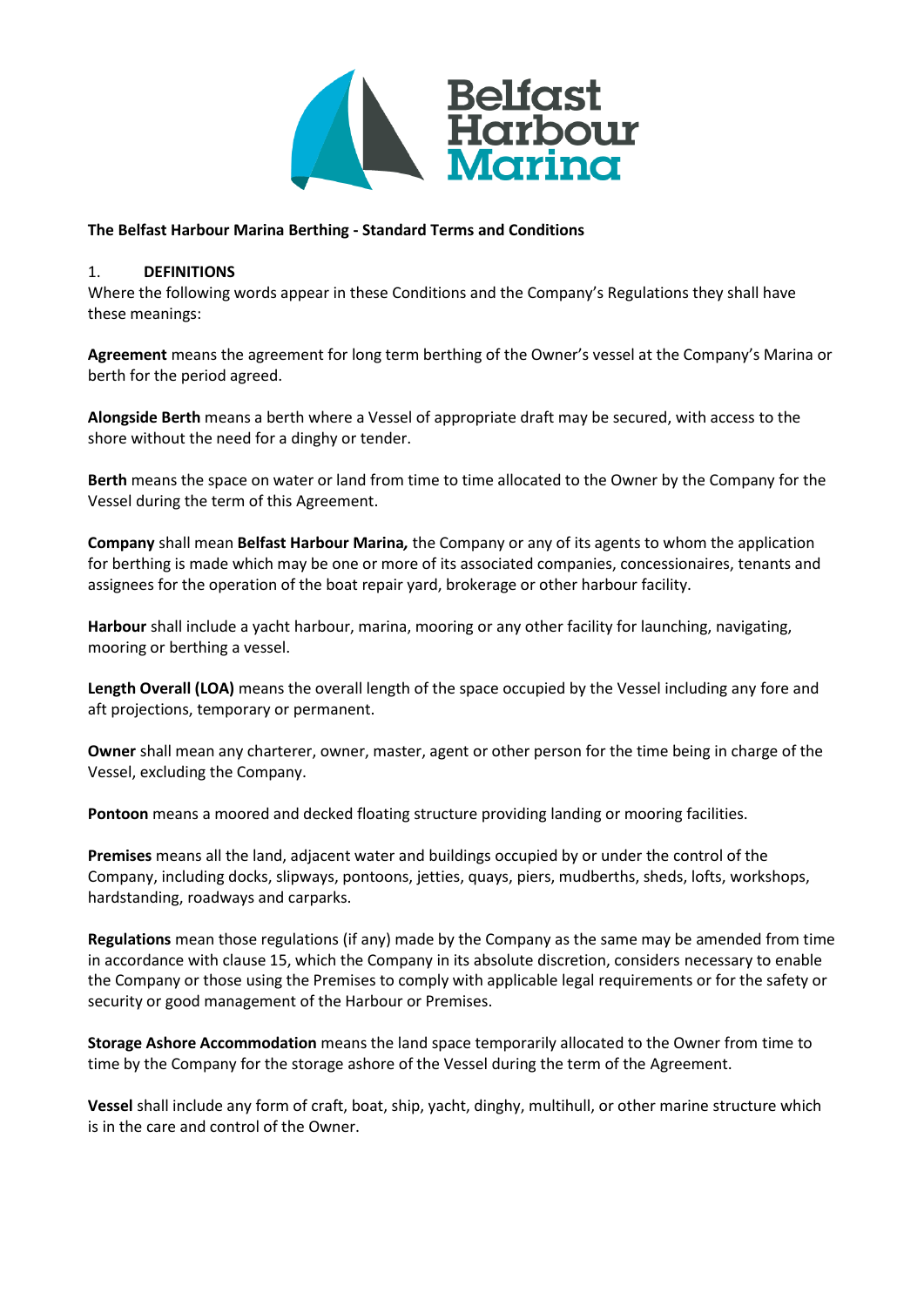

### 2. **LIABILITY, INDEMNITY AND INSURANCE**

2.1 The Company shall not be liable for any loss or damage caused by events or circumstances beyond its reasonable control (such as severe weather conditions, the actions of third parties not employed by it or any defect in a customer's or third party's property); this extends to loss or damage to Vessels, gear, equipment or other property left with it for work or storage, and harm to persons entering the Premises or the Harbour and/or using any facilities or equipment.

> 2.1.1 The Company shall take reasonable and proportionate steps having regard to the nature and scale of its business to maintain security at the Premises, and to maintain the facilities and equipment at the Premises and in the Harbour in reasonably good working order. But in the absence of any causative negligence or other breach of duty on the part of the Company, Vessels, gear, equipment and other property are left with the Company at the Owner's own risk and Owners should ensure that their own personal and property insurance adequately covers such risks.

> 2.1.2 The Company shall not be under any duty to salvage or preserve an Owner's Vessel or other property from the consequences of any defect in the Vessel or property concerned unless it shall have been expressly engaged to do so by the Owner on commercial terms. Similarly the Company shall not be under any duty to salvage or preserve an Owner's Vessel or other property from the consequences of an accident which has not been caused by the Company's negligence of some other breach of duty on its part. However the Company reserves the right to do so in any appropriate circumstances, particularly where a risk is posed to the safety of people, property or the environment. Where it does so it shall be entitled to charge the Owner concerned on a normal commercial charging basis and, where appropriate, to claim a salvage reward.

> 2.1.3 Owners may themselves be liable for any loss or damage caused by them, their crew or their Vessels and they shall be obliged to maintain adequate insurance including third party liability cover for not less than £2,000,000, and cover against wreck removal and salvage, and, where appropriate, Employers' Liability cover to at least the statutory minimum. The Owner shall be obliged to produce evidence to the Company of such insurance within 7 days of a request to do so.

2.1.4 The Owner shall, and shall procure that his crew, members of his family comply with all applicable laws when using the Company's Harbour and Premises.

# 3. **ADDRESS DETAILS AND SUBSEQUENT CHANGE OF DETAILS**

3.1 The Owner must supply to the Company in writing, details of the Owner's home address. This address must be a different address to the address of the Harbour. The Owner shall be obliged to produce evidence to the Company of such home address within 7 days of a request to do so.

3.2 The Owner must notify the Company in writing of the details of any change of names of the Vessel or change of address or telephone number of the Owner.

### 4. **BERTH ALLOCATION**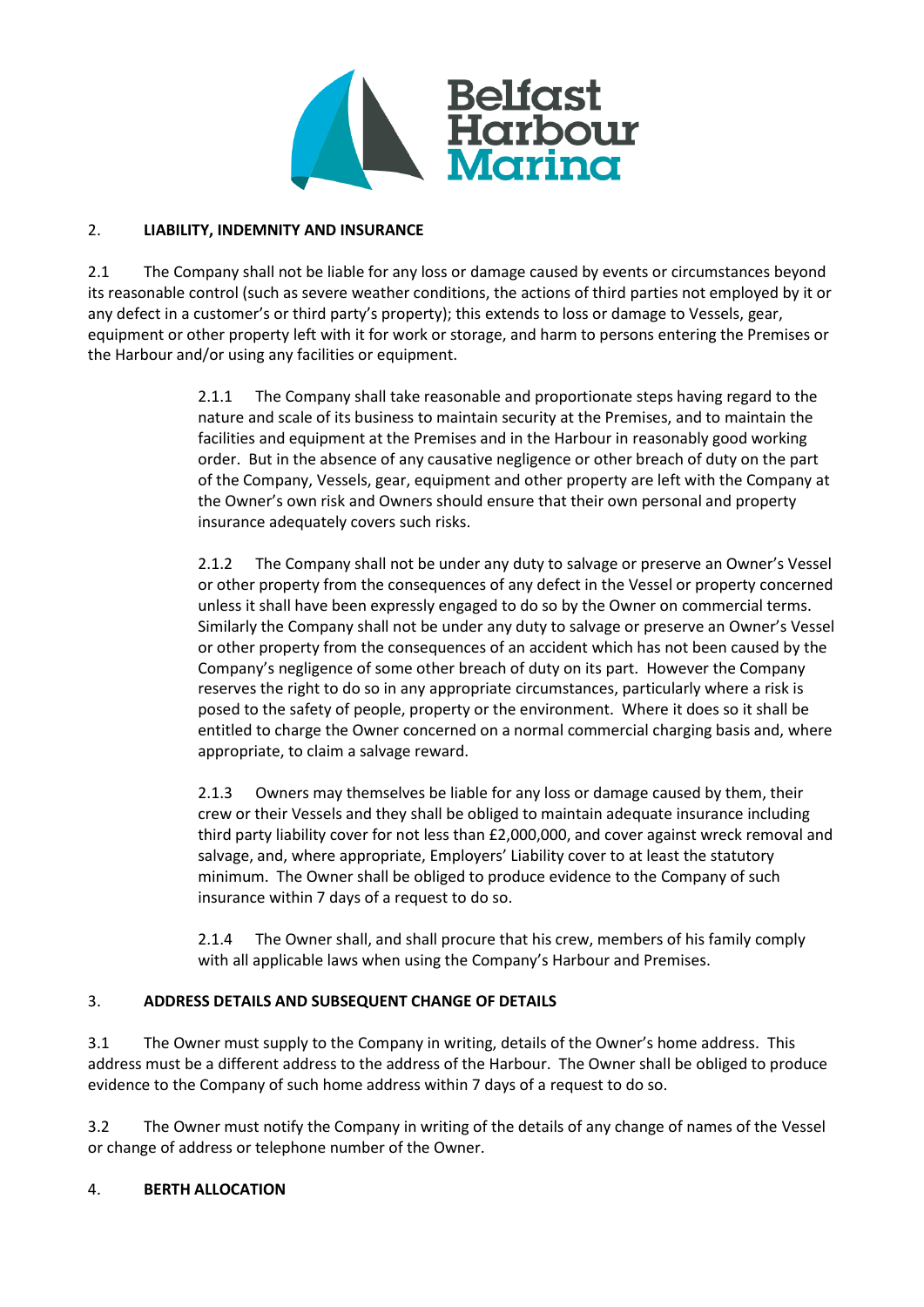

4.1 The physical layout of every Harbour and Premises and the varying needs and obligations of the Company and its customers requires that the Company retains absolute control of Berth allocation within the Harbour and Premises. Accordingly the Owner shall not be entitled to the exclusive use of any particular Berth but shall use such Berth as is from time to time allocated to him by the Company.

### 5. **USE OF BERTH BY COMPANY WHEN VACANT.**

5.1 The Company may have the use of the Berth whilst it is left vacant by the Owner.

### 6. **TERMINATION**

6.1 The Company shall have the right (without prejudice to any other rights in respect of breaches of the terms of this Agreement by the Owner) to terminate the berthing agreement in the following manner in the event of any breach by the Owner of these terms;

> 6.1.1 Having regard to the nature and seriousness of the breach and the risk it poses for the financial or other security of the Company and/or of the Company's customers and if the breach is capable of remedy, the Company may serve notice on the Owner specifying the breach and requiring him to remedy the breach within a reasonable time specified by the Company. Where the breach is serious or poses an immediate risk or threat to the health, safety or welfare of any other person or property the time specified for remedy may be immediate or extremely short. If the Owner fails to effect the remedy within that time, or if the breach is not capable of remedy, the Company may serve notice on the Owner requiring him to remove the Vessel from the Harbour or Premises immediately.

6.1.2 If the Owner fails to remove the Vessel on termination of the berthing Agreement whether under this Condition or otherwise, the Company shall be entitled:

6.1.2.1 to charge the Owner at the Company's 24 hour rate for overnight visitors for each day between termination of the Agreement and the actual date of removal of the Vessel from the Harbour and Premises; and/or

6.1.2.2 at the Owner's risk (save in respect of loss or damage directly caused by the Company's negligence or other breach of duty during such removal) to remove the Vessel from the Harbour and Premises and thereupon secure it elsewhere and charge the Owner with all costs reasonably arising out of such removal including alternative berthing fees.

6.1.3 Any notice of termination shall, in the case of the Owner, be served personally on the Owner or sent by registered post or recorded delivery service to the Owner's last known address and in the case of the Company shall be served at its principal place of business or registered office.

#### 7. **RIGHTS OF SALE AND OF DETENTION**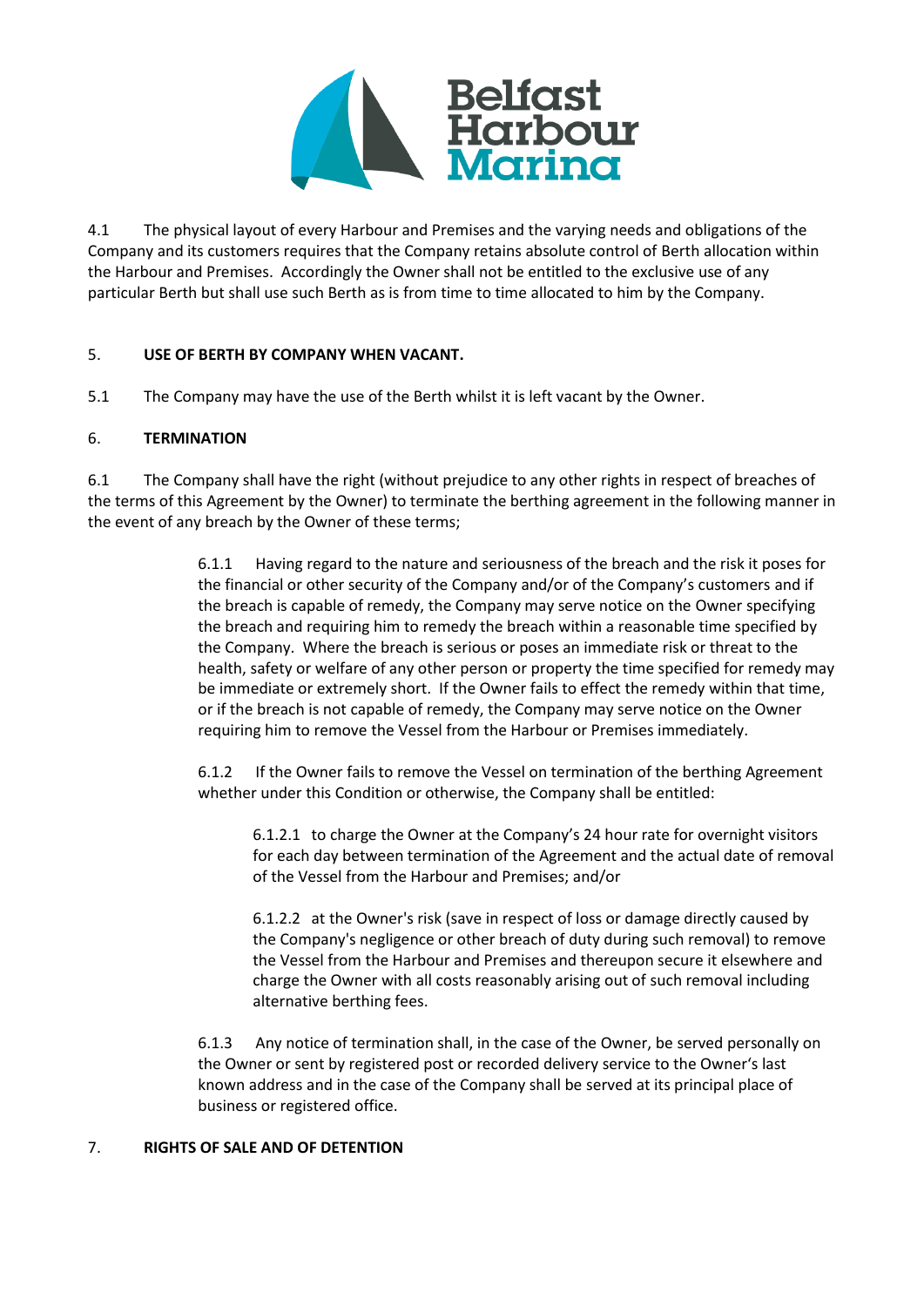

7.1 Where the Company accepts a Vessel, gear, equipment or other goods for repair, refit, maintenance or storage the Company does so subject to the provisions of the Torts (Interference with Goods) Act 1977. This Act confers a Right of Sale on the Company in circumstances where a customer fails to collect or accept re-delivery of the goods (which includes a Vessel and/or any other property). Such sale will not take place until the Company has given notice to the customer in accordance with the Act. For the purpose of the Act it is recorded that:

7.1.1 Goods for repair or other treatment are accepted by the Company on the basis that the customer is the owner of the goods or the owner's authorised agent and that he will take delivery or arrange collection when the repair or treatment has been carried out.

7.1.2 The Company's obligation as custodian of goods accepted for storage ends on its notice to the customer of termination of that obligation;

7.1.3 The place for delivery and collection of goods shall be at the Company's Premises unless agreed otherwise.

Advice regarding the Act may be obtained from the Citizens Advice Bureau, Law Centre or any firm of Solicitors

7.2 Maritime Law entitles the Company in certain other circumstances to bring action against a Vessel to recover debt or damages. Such action may involve the arrest of the Vessel through the Courts and its eventual sale by the Court. Sale of a Vessel may also occur through the ordinary enforcement of a judgment debt against the Owner of a Vessel or other property.

7.3 The Company reserves a general right ("a general lien") to detain and hold onto the Owner's Vessel or other property pending payment by the Owner of any sums due to the Company. If the Agreement is terminated or expires while the Company is exercising this right of detention it shall be entitled to charge the Owner at the Company's 24 hour rate for overnight visitors for each day between termination of this Agreement and the actual date of payment (or provision of security) by the Owner and removal of the Vessel from the Harbour and Premises. The Owner shall at any time be entitled to remove the Vessel or other property upon providing proper security, for example a letter of guarantee from a Bank or a cash deposit, sufficient to cover the debt with interest and, where the debt is contested, a reasonable provision for the Company's prospective legal costs.

# 8. **TERMINATION BY OWNER**

8.1 This Agreement may be terminated on 4 weeks' written notice by the Owner to the Company. In this event the Company will be entitled to recalculate the charge for the Berth using the rate or rates that would have been applicable to the actual period of the Agreement instead of the annual rate; the amount so calculated not to exceed the annual charge originally contracted for berthing. If this recalculation results in a balance payable to the Company then the Owner shall be required to pay that balance before removing the Vessel from the Harbour or Premises. If there is a balance in favour of the Owner the Company shall pay it to the Owner upon the Vessel's departure of the Vessel from the Harbour or Premises

### **GENERAL RULES**

### 9. **VESSEL MOVEMENTS**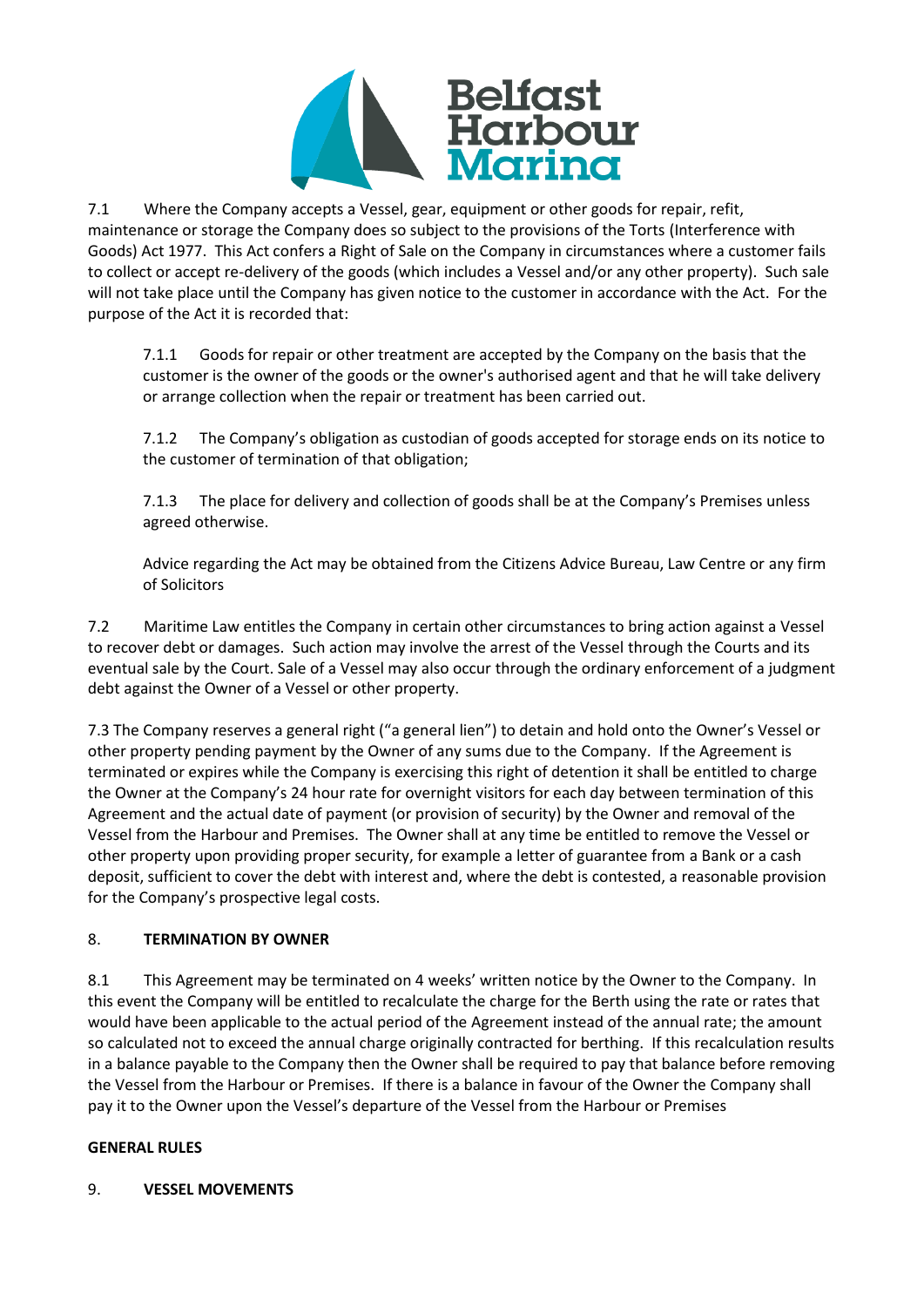

9.1 The Company reserves the right to move any Vessel, gear, equipment or other goods at any time for reasons of safety, security or good management of the Harbour and Premises.

9.2 A copy of the Company's scale of charges for Vessel movements will be provided to the Owner before they enter into the Agreement with the Company. Where a specific date or tide range for relaunch of the Vessel has been agreed between the Owner and the Company at the time of slipping or lifting out (or arrival by land) this charge alone will be payable for the launch. However where the Owner requests a different date or tide range the Company reserves the right to charge the Owner for the cost of moving other vessels to gain access to the launch point and for any attendant expenses, such as crane hire. The Company will provide the Owner with an estimate of such costs and charges prior to incurring them.

9.3 Vessels shall be berthed or moored by the Owner in such a manner and position as the Company may require and unless otherwise agreed adequate warps and fenders for the Vessel shall be provided by the Owner

9.4 No vessel, when entering or leaving or manoeuvring in the Harbour, shall be navigated at such a speed or in such a manner as to endanger or inconvenience other vessels in the Harbour.

**Advisory note:** Owners, their guests and crew are advised that Vessels are at all times subject to any speed restrictions and byelaws of Harbour and navigation authorities and the requirements and powers of regulatory authorities, including but not limited to the Maritime and Coastguard Agency and The Health and Safety Executive; there may be criminal penalties for the breach of such restrictions, requirements and Byelaws.

### 10. **COMMERCIAL USAGE**

10.1 No part of the Company's Harbour or Premises or any Vessel or vehicle while situated therein or thereon shall be used by the Owner for any commercial purpose, except where the Owner has sought and obtained prior written permission from the Company.

### 11. **STORAGE.**

11.1 Dinghies, tenders and rafts shall be stowed aboard the Vessel unless the Company allocates a separate berth for them.

### 12. **PARKING**

12.1 Subject always to the availability of parking space, Owners and their crew may only park vehicles on the Premises in accordance with the directions of the Company and in accordance with the Terms and Conditions imposed by Odyssey Trust if on their property.

### 13. **REGULATIONS**

13.1 The Owner shall at all times observe the Company's Regulations and in particular: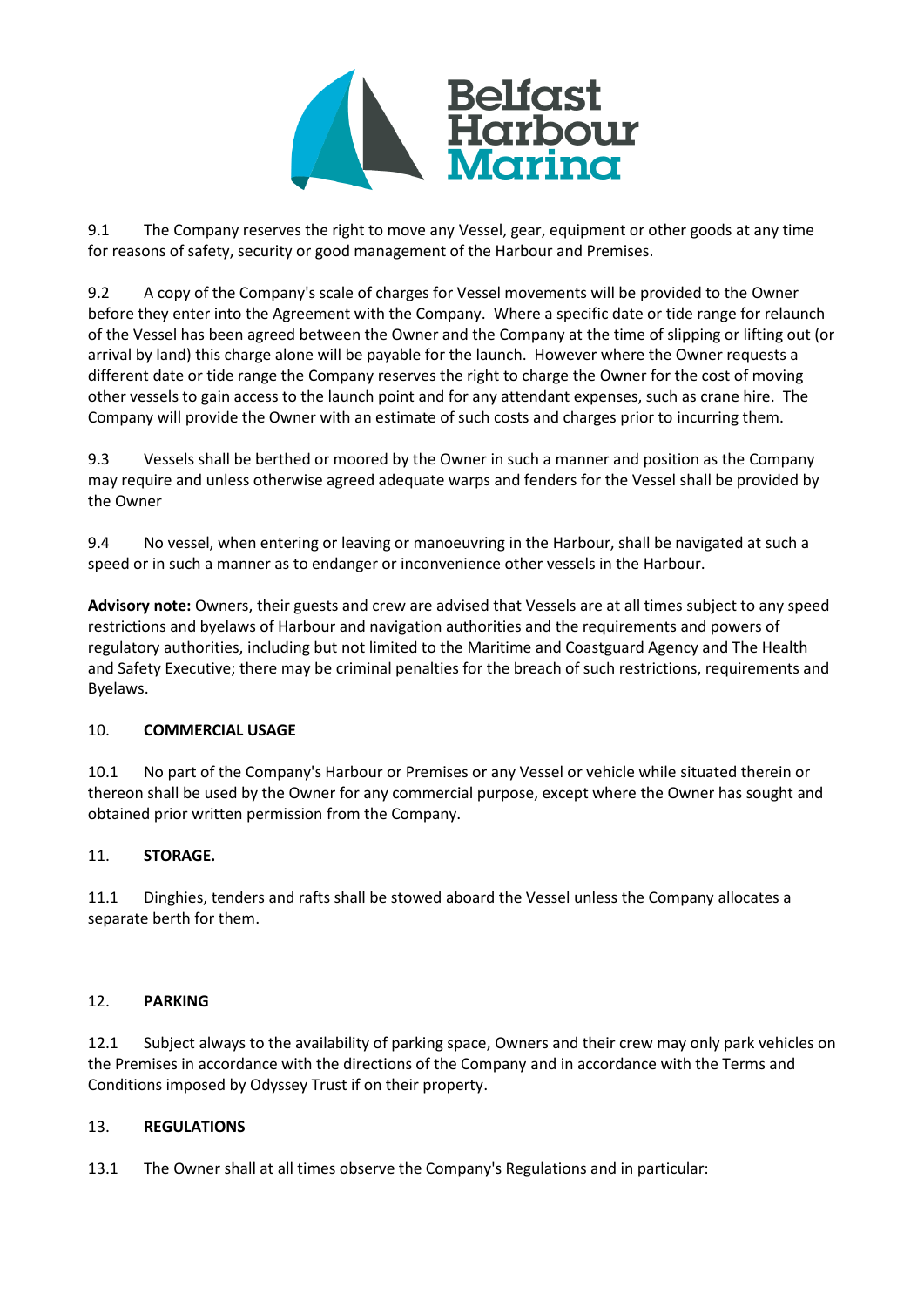

13.1.1 The Owner shall provide and maintain at least one fire extinguisher, which is approved and manufactured to EN3 standards for portable fire extinguishers, and ensure it is fit for purpose for the vessel and ready for immediate use in case of fire.

13.1.2 Owners shall refuel only at the designated fuelling berth and are to vacate the berth when the fuelling operation is completed. Where fuel is required to be transferred in portable containers, the Company reserves the right to refuse the use of any container deemed unfit for the purpose.

13.1.3 Owners shall be prohibited from the discharge of sewage within the Marina; such discharge may result in termination by the Company of this agreeement and ejection of the Owner from the Marina.

13.2 The Company shall supply the Owner with a copy of the Regulations current at the time of the Agreement. The Company reserves the right to introduce new Regulations on grounds of legal requirement or for the safety or security or good management of the Harbour or Premises, and to amend such regulations as from time to time shall be necessary. Such Regulations and any amendments to them shall become effective on being displayed on the Company's public notice board or other prominent place at the Company's Premises, and the Company shall have the same rights against the Owner for a breach of the Regulations as for a breach of the terms of this Agreement.

**Advisory note:** Owners, their guests and crew are advised that their conduct and that of their vessels is likely to be regulated and governed at various times by statutory, local authority and harbour regulations which may be more extensive than those of the Company and the breach of which may result in criminal penalties.

### 14. **ACCESS TO PREMISES/WORK ON THE VESSEL**

14.1 Subject to Clause 14.2 no work shall be done on the Vessel, gear, equipment or other goods while on the Premises without the Company's prior written consent other than minor running repairs or minor maintenance of a routine nature by the Owner, his regular crew or members of his family not causing nuisance, or annoyance to any other customer or person residing in the vicinity, nor interfering with the Company's schedule of work, nor involving access to prohibited areas.

14.2 Prior written consent will not be unreasonably withheld where:

14.2.1 The work is of a type for which the Company would normally employ a specialist sub‐ contractor; or

14.2.2 The work is being carried out under warranty by the manufacturer and/or supplier of the Vessel or any part of the equipment to which the warranty relates.

14.2.3 Notwithstanding the foregoing, during periods of work by the Company on the vessel, neither the Owner nor his invitees shall have access to the Vessel without the Company's prior consent, which shall not be unreasonably withheld.

### 15. **HEALTH, SAFETY AND THE ENVIRONMENT**